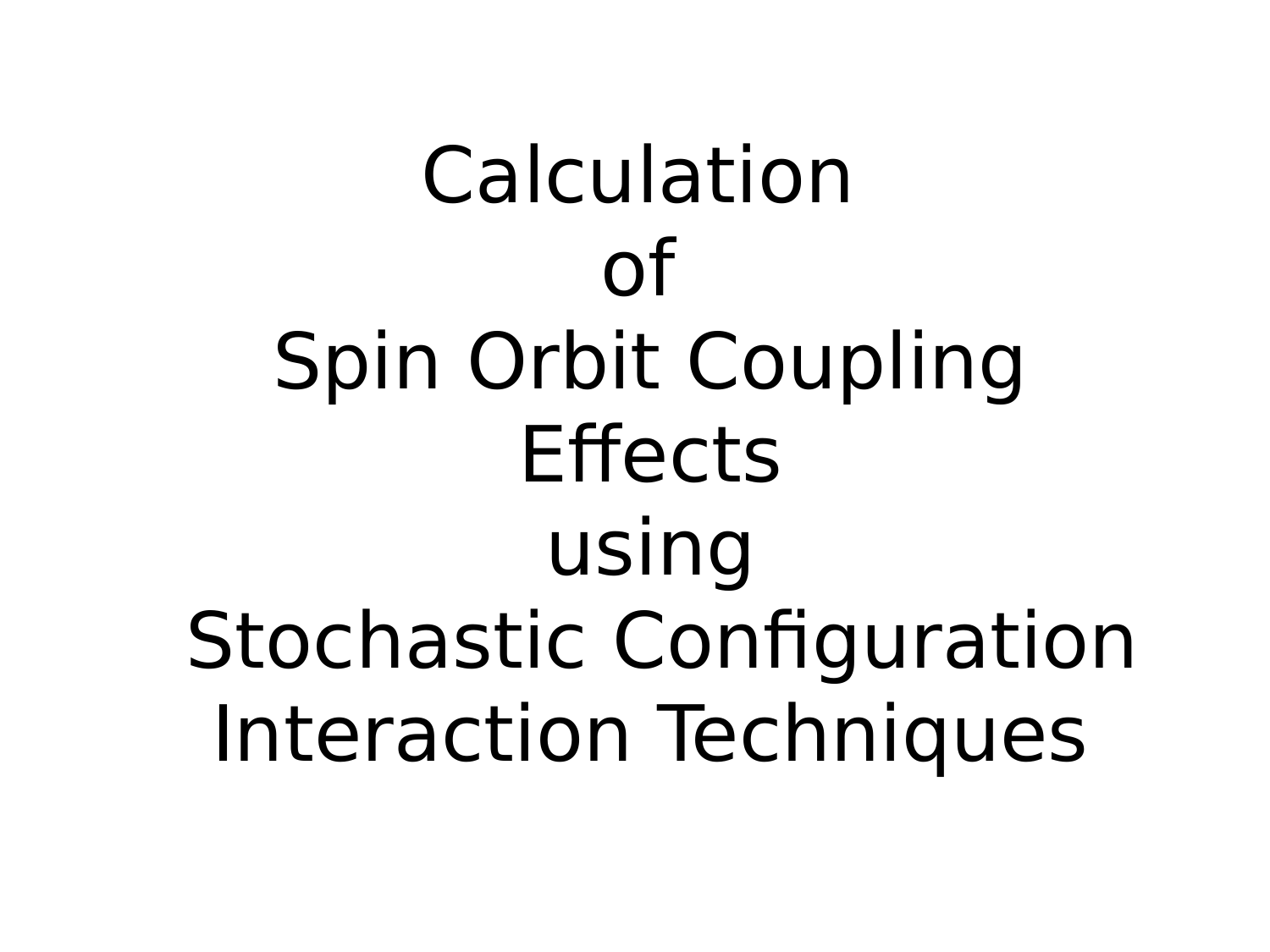- Why is spin orbit coupling important?
	- Non-spin conserving reactions normally forbidden
		- e.g. via Singlet-Triplet mixing
- Applications?
	- Phosphoresence
	- Dissociation
	- Photodynamic therapy
	- Semiconductors
	- Dye-sensitised solar cells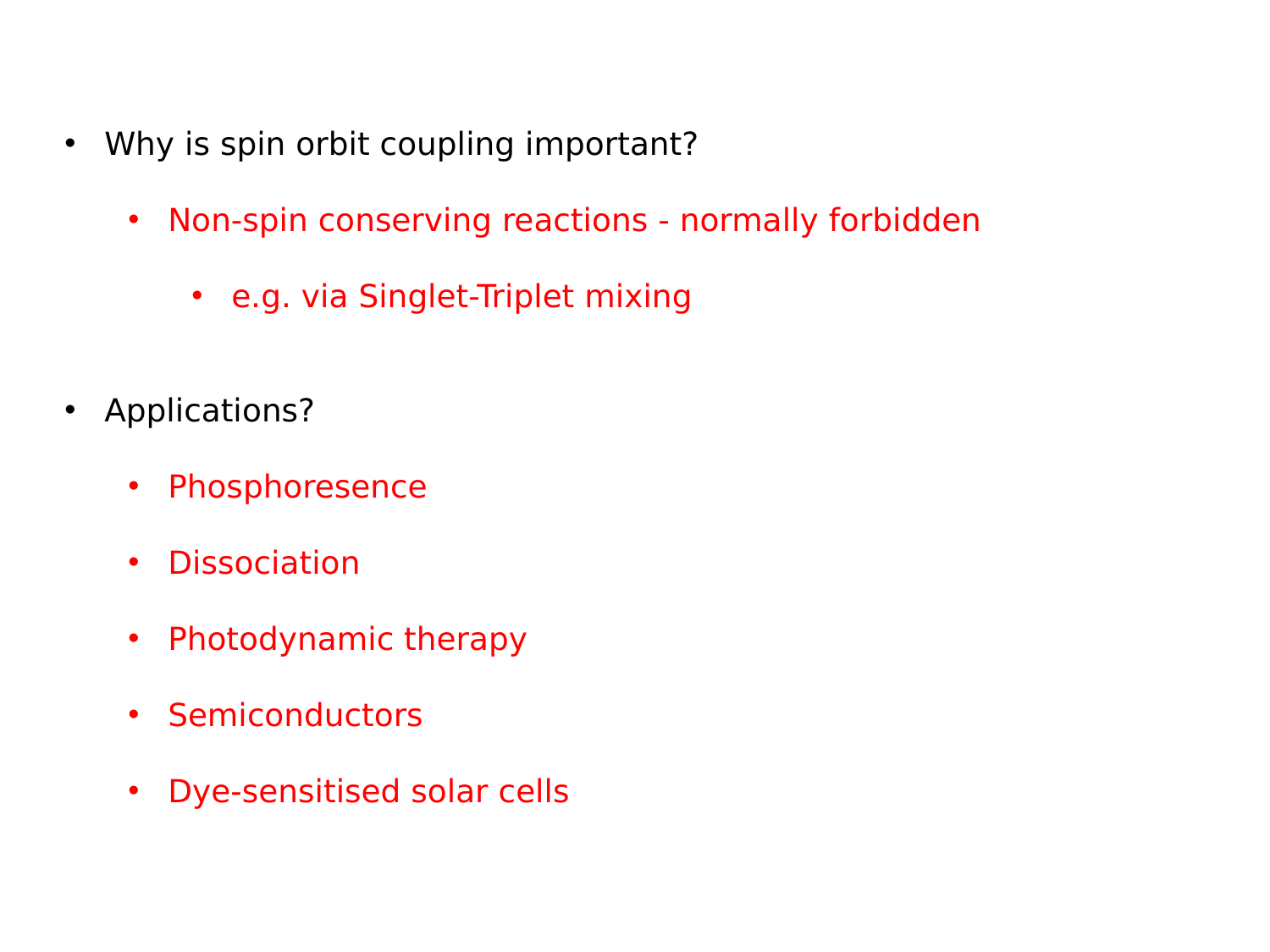# **Strategy**

- Good enough results with compact wavefunction. Black box?
- Get zeroth order wavefunction
	- e.g. Hartree-Fock
- Improve wavefunction
	- Monte Carlo Configuration Interaction (MCCI)
	- capture static correlation
- Get spin orbit coupling properties
	- $\cdot$  1<sup>st</sup> order degenerate perturbation
	- Neglect higher order effects
	- Breit-Pauli Hamiltonian effective 1e operator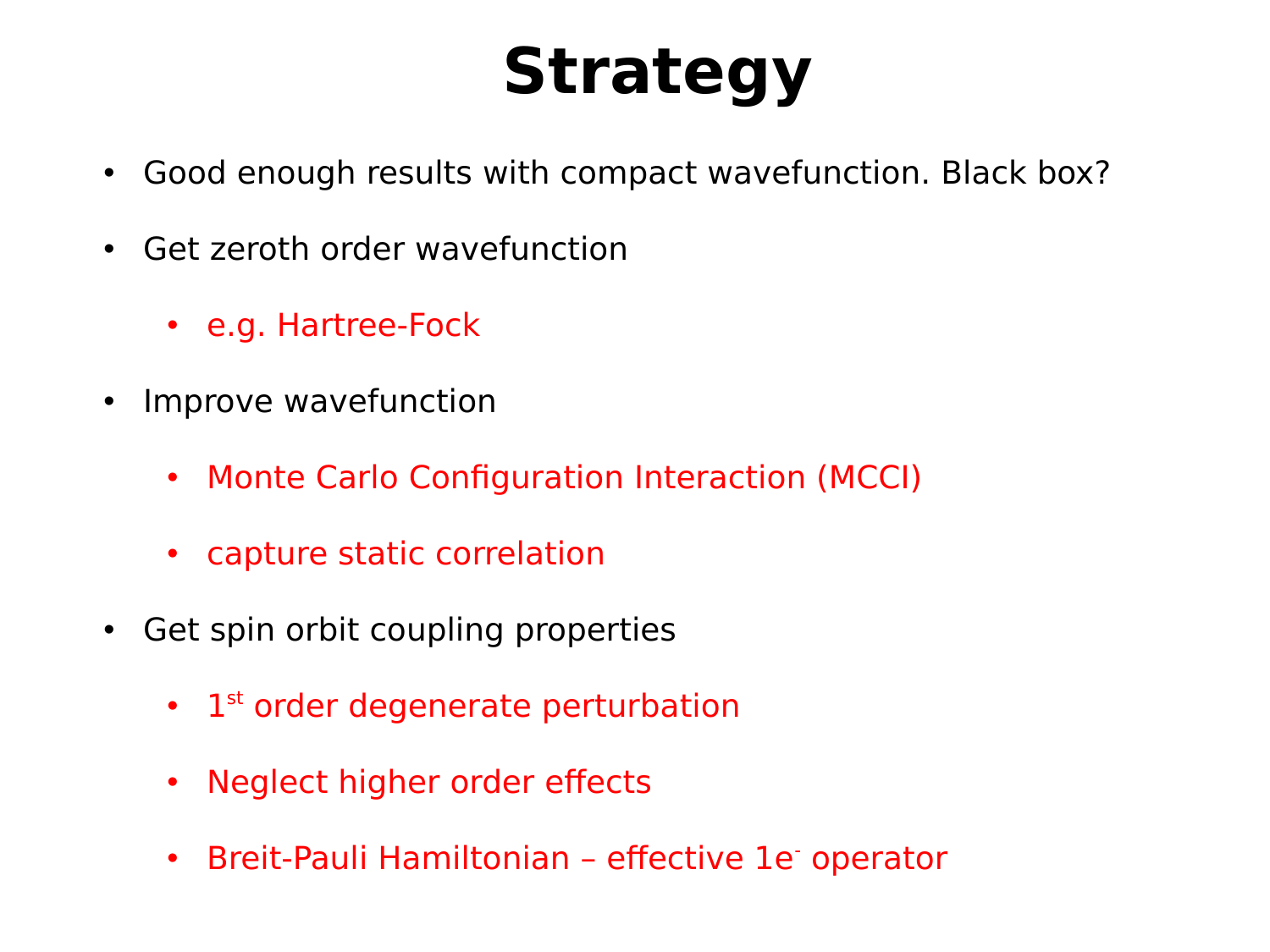#### **Solving the Electron Correlation Problem with CI**

- Recovers electron correlation
- Expand wavefunction in basis of all possible electronic configurations
- Full Configuration Interaction
- Factorial growth in configurations with number of orbitals

$$
\Psi_{\text{CI}} = C_0 \psi^{HF} + \sum_i^{\text{Singles}} C_i^S \psi_i^S + \sum_j^{\text{Doubles}} C_j^D \psi_j^D + \sum_k^{\text{Triples}} C_k^T \psi_k^T + ... + \sum_j^{N\text{-folds}} C_j^N \psi_j^N
$$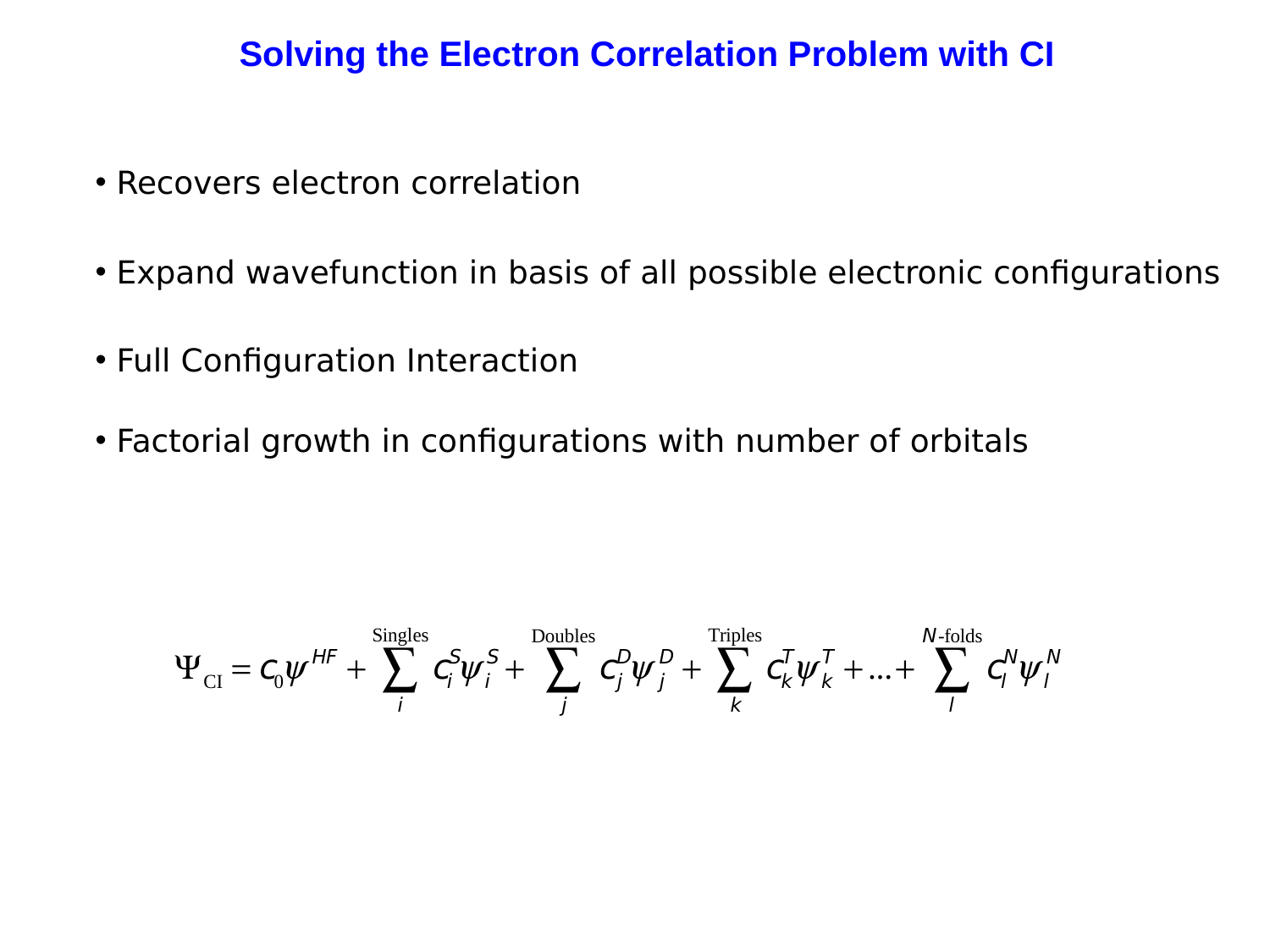# Monte-Carlo Configuration Interaction



$$
\textit{C}_{A}\big\langle \Psi_{A}\big|\hat{H}_{e}\big|\Psi_{B}\big\rangle\textit{C}_{B}
$$

#### Graphical representation of MCCI Matrix for HF

- Interaction matrix between configurations highly sparse.
- Only want important contributions.

J. Comp. Phys., **1998** (146), 181.

- Build vector of important configurations as final wavefunction from S/D excitations from growing vector – approximate FCI.
- Single controllable parameter (towards black-box) cutoff level.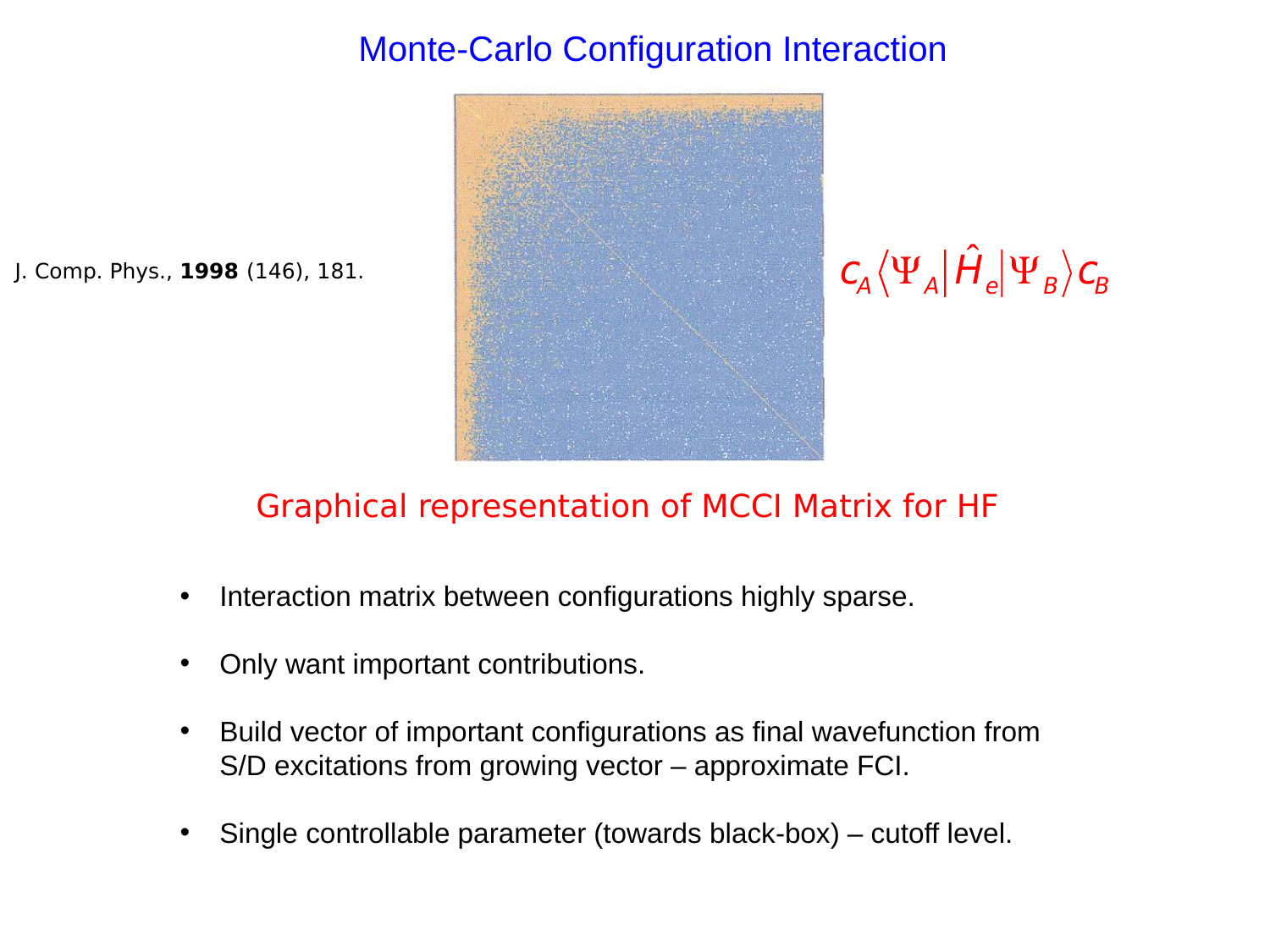#### **How to Calculate Spin Orbit Coupling**

- Obtain MCCI wavefunctions for all relevant states
- Use Breit-Pauli Hamiltonian for perturbation
- Calculate SOC interactions in basis of MCCI states

$$
\boldsymbol{E} = \left\langle \boldsymbol{\Phi}_{\mu} \right| \boldsymbol{\hat{H}} + \boldsymbol{\hat{H}}^{\text{SO}} \left| \boldsymbol{\Phi}_{\nu} \right\rangle
$$

$$
\hat{H}^{SO} = \frac{1}{2c^2} \sum_{i=1}^{Elcc} \sum_{K=1}^{Nuc} \frac{Z_K[\hat{r}_{ik} \times \hat{p}(i)]}{r_{ik}^3} \bullet \hat{s}(i) - \frac{1}{c^2} \left\{ \sum_{i \neq j}^{Elcc} \frac{[\hat{r}_{ij} \times \hat{p}(j)]}{r_{ij}^3} + \frac{1}{2c^2} \sum_{i \neq j}^{Elcc} \frac{[\hat{r}_{ji} \times \hat{p}(i)]}{r_{ij}^3} \right\} \bullet \hat{s}(i)
$$

- Two-electron terms provide nuclear screening for electrons.
- Neglect and introduce  $Z_{\text{eff}}$  in one-electron term.

$$
Z_{\text{eff}} = \lambda_K Z_K
$$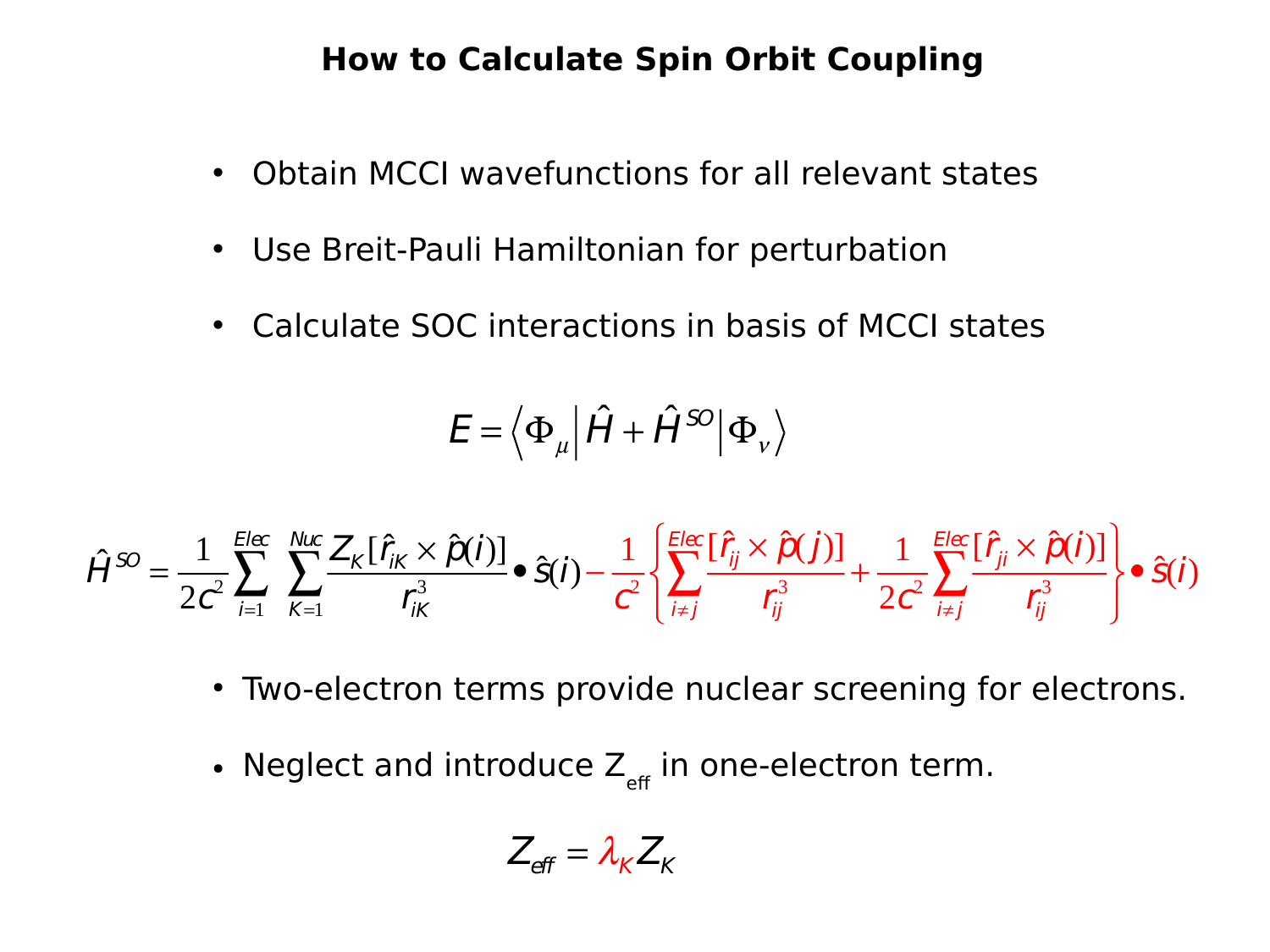$$
\langle \Phi_{\mu} | \hat{H}^{SO} | \Phi_{\nu} \rangle = \langle \Phi |_{\mu} \hat{H}_{L}^{SO} | \Phi_{\nu} \rangle \langle \Phi_{\mu} | \hat{H}_{S}^{SO} | \Phi_{\nu} \rangle
$$

$$
\hat{H}_{L}^{SO} = -\sum_{i=1}^{Elec} \sum_{K=1}^{Nuc} \frac{\lambda_{K} Z_{K}[\hat{r}_{iK} \times \hat{p}(i)]}{r_{iK}^{3}}
$$

Integrals of this operator provided by Molpro in MO basis. My code needs to provide the scaling detailed in red and convert integrals to correct format for MCCI. **MoISOC for heterodiatomics.** 

$$
\hat{H}_S^{\text{SO}} = -\sum_{i=1}^{E l \text{ec}} \frac{1}{2c^2} \hat{S}(i)
$$

**My code needs to provide integrals of this operator in x, y and z directions**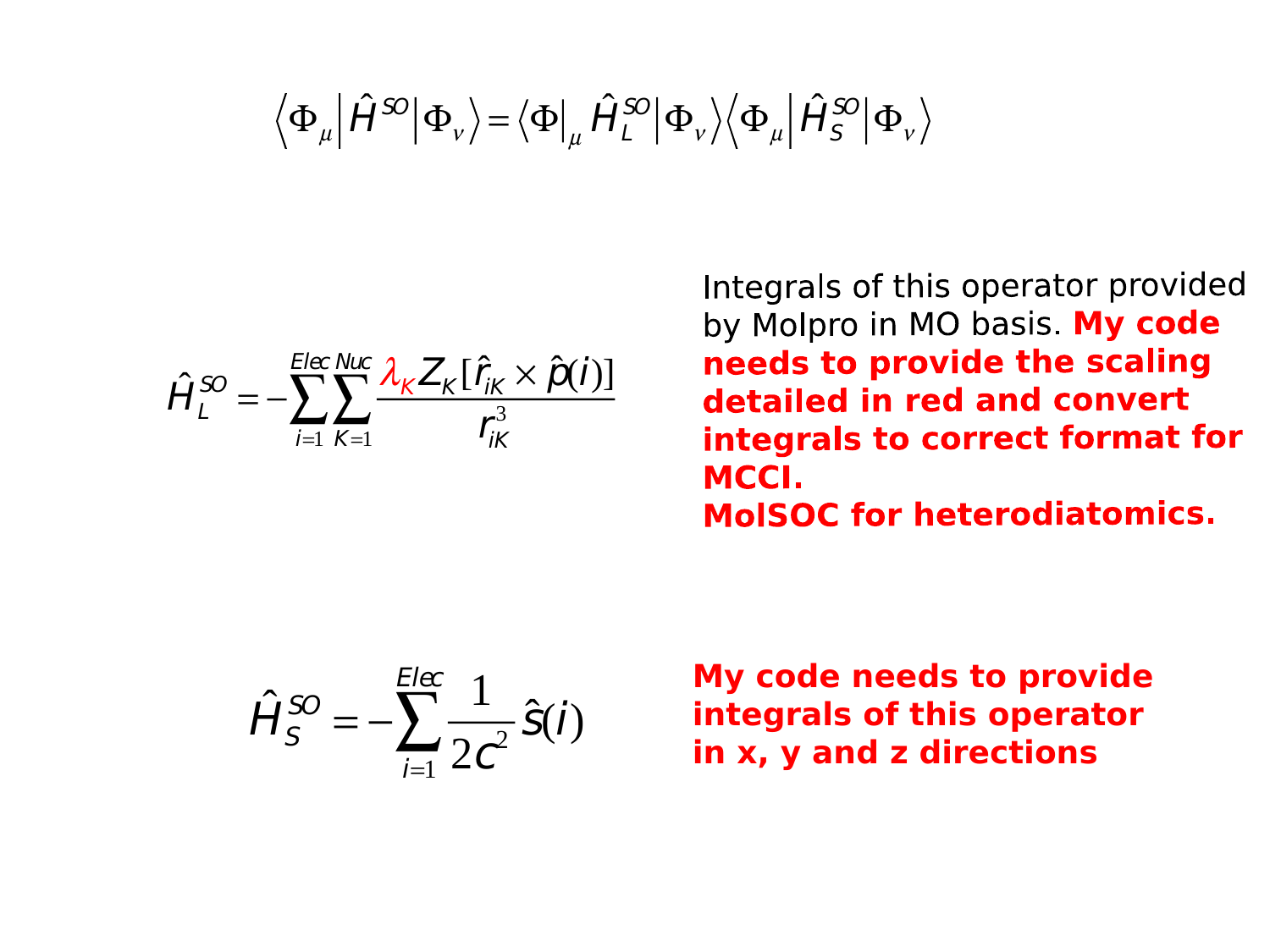• Form matrix in basis of electronic states and diagonalise

$$
H^{SO} = \left(\begin{array}{cc} H_{AA} & H_{AB} \\ H_{BA} & H_{BB} \end{array}\right)
$$

• Each matrix element is:

$$
H_{ab}^{SO} = \langle \Phi_a | \hat{H}^{SO} | \Phi_b \rangle
$$

• But each electronic state is a linear combination of electronic configurations

$$
\big|\Phi\big>=\sum_{\nu}^{\text{Configs}}\big|\Psi_{\nu}\big>
$$

• And each electronic configuration is antisymmetrised product of molecular orbitals

$$
|\Psi\rangle = \frac{1}{\sqrt{N!}} \sum_{n=1}^{N!} (-1)^{p_n} P_n \bigg| \chi_i \chi_j \chi_k \dots \dots \chi_l \bigg\rangle
$$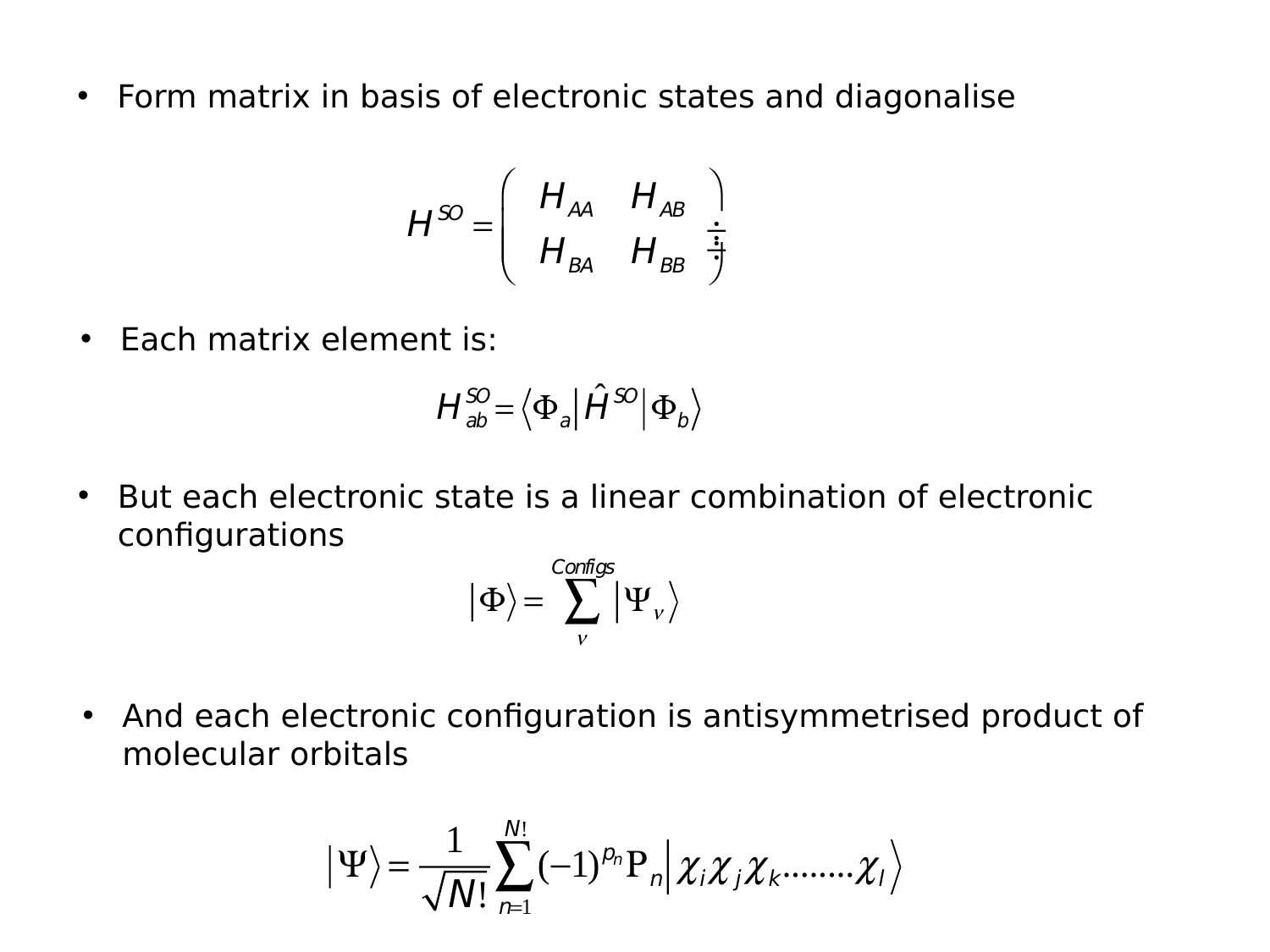# Proof of concept Carbon Atom (p<sup>2</sup>)

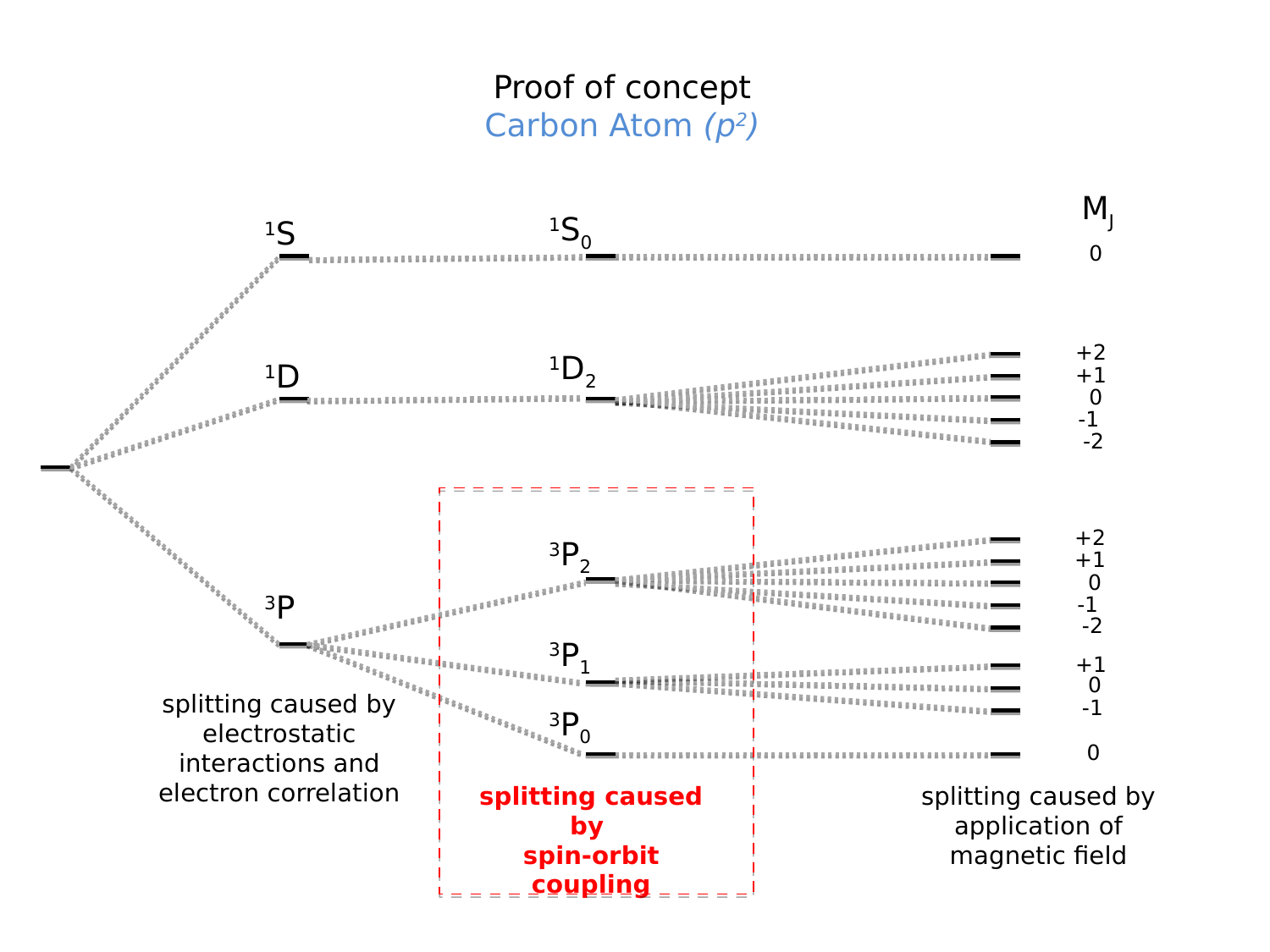#### **Required MCCI wavefunctions for 3P ground state of C atom**

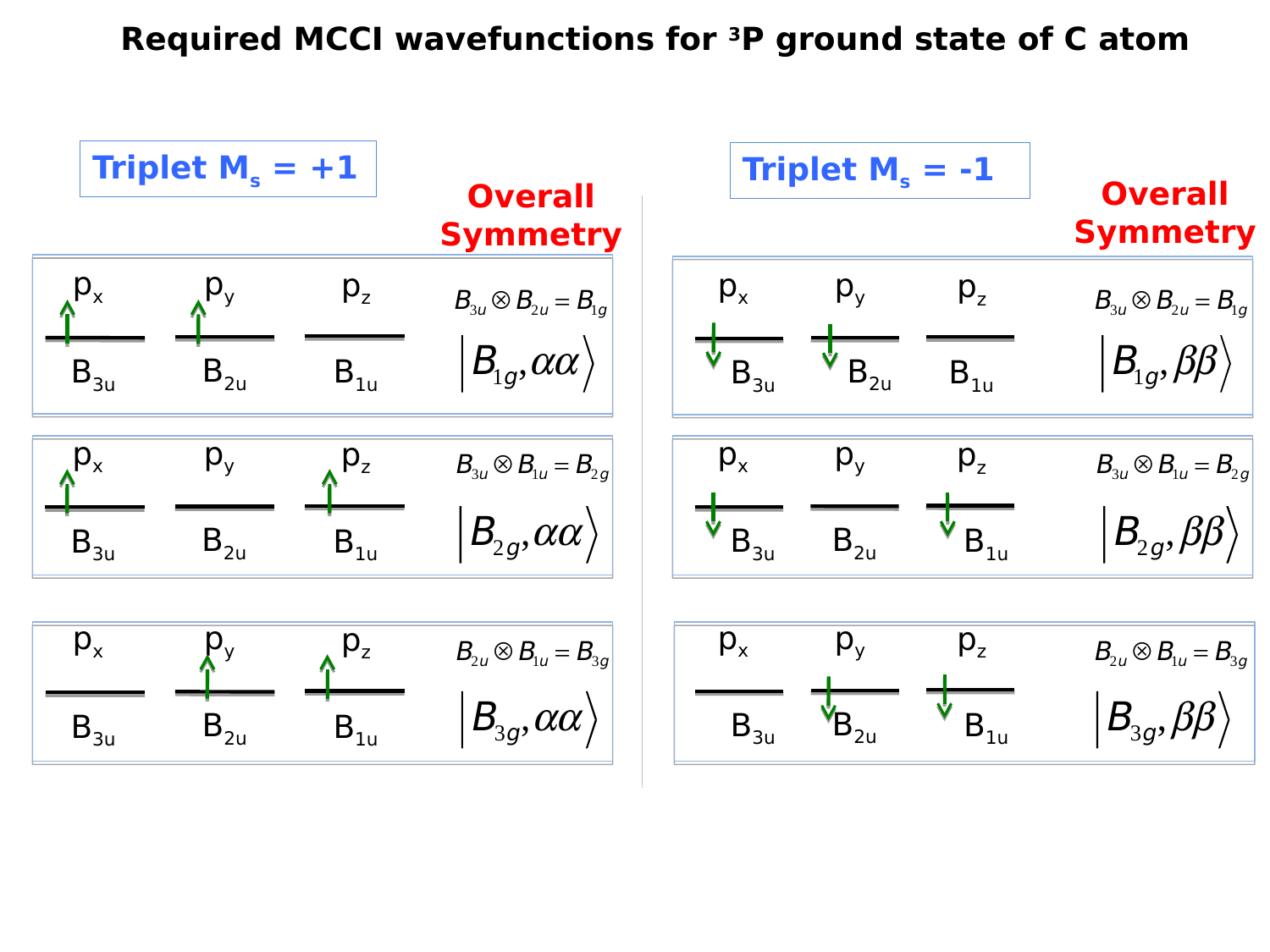#### **Required MCCI wavefunctions for 3P ground state of C atom**

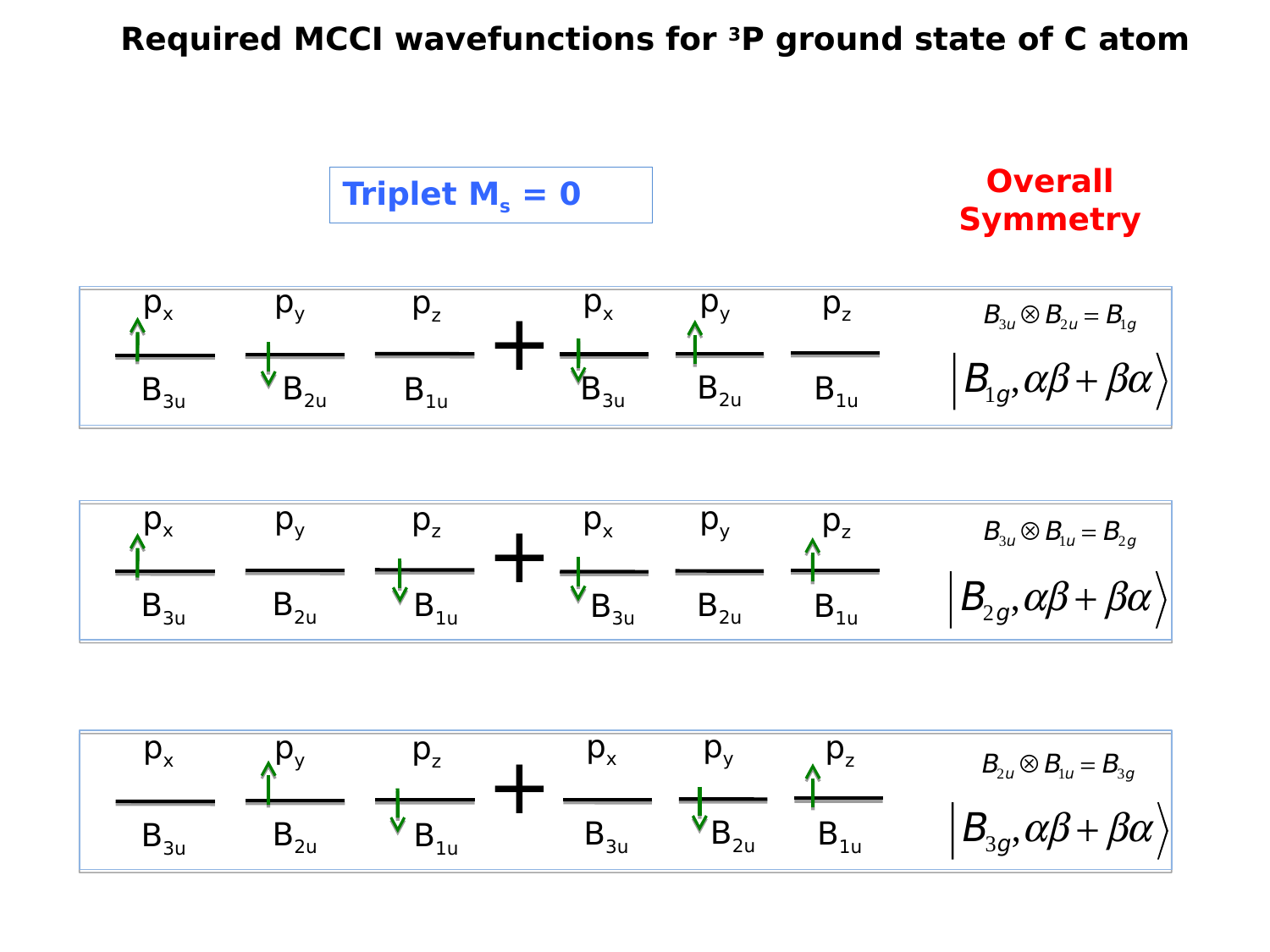#### **Results for 3P ground state of carbon atom;** cc-pVQZ and cutoff = 0.0001

|                                                    | 0.00      | 0.00      | 0.00      | 0.00      | $-10.07i$ | 0.00      | 0.00      | $+10.13$ | 0.00               |
|----------------------------------------------------|-----------|-----------|-----------|-----------|-----------|-----------|-----------|----------|--------------------|
|                                                    | 0.00      | 0.00      | 0.00      | $+10.13i$ | 0.00      | $-10.07i$ | $-10.07$  | 0.00     | $\div$<br>$-10.13$ |
|                                                    | 0.00      | 0.00      | 0.00      | 0.00      | $-10.13i$ | 0.00      | 0.00      | $-10.07$ | 0.00<br>$\div$     |
|                                                    | 0.00      | $-10.13i$ | 0.00      | $0.00\,$  | 0.00      | 0.00      | $-14.29i$ | 0.00     | 0.00<br>$\div$     |
| H <sup>SO</sup><br>H <sub>Carbon</sub><br>$\equiv$ | $+10.07i$ | 0.00      | $+10.13i$ | 0.00      | 0.00      | 0.00      | 0.00      | 0.00     | $\div$<br>0.00     |
|                                                    | 0.00      | $+10.07i$ | 0.00      | 0.00      | 0.00      | 0.00      | 0.00      | 0.00     | $+14.29i$ $\div$   |
|                                                    | 0.00      | $-10.07$  | 0.00      | $+14.29i$ | 0.00      | 0.00      | 0.00      | 0.00     | $\div$<br>0.00     |
|                                                    | $+10.13$  | 0.00      | $-10.07$  | 0.00      | 0.00      | 0.00      | 0.00      | 0.00     | $\div$<br>0.00     |
|                                                    | 0.00      | $-10.13$  | 0.00      | 0.00      | 0.00      | $-14.29i$ | 0.00      | 0.00     | 0.00               |

- Diagonalise this matrix to get eigenvalues
	- one eigenvalue of  $-28.57$  cm $^{-1}$
	- $\cdot$  three eigenvalues of -14.29 cm $^{-1}$
	- five eigenvalues of  $+14.29$  cm<sup>-1</sup>
- Multiplet width 42.86 cm<sup>-1</sup> (exp. 43.41 cm<sup>-1</sup>)
- Spin orbit coupling constant  $+14.29$  cm<sup>-1</sup> (exp.  $+14.47$  cm<sup>-1</sup>)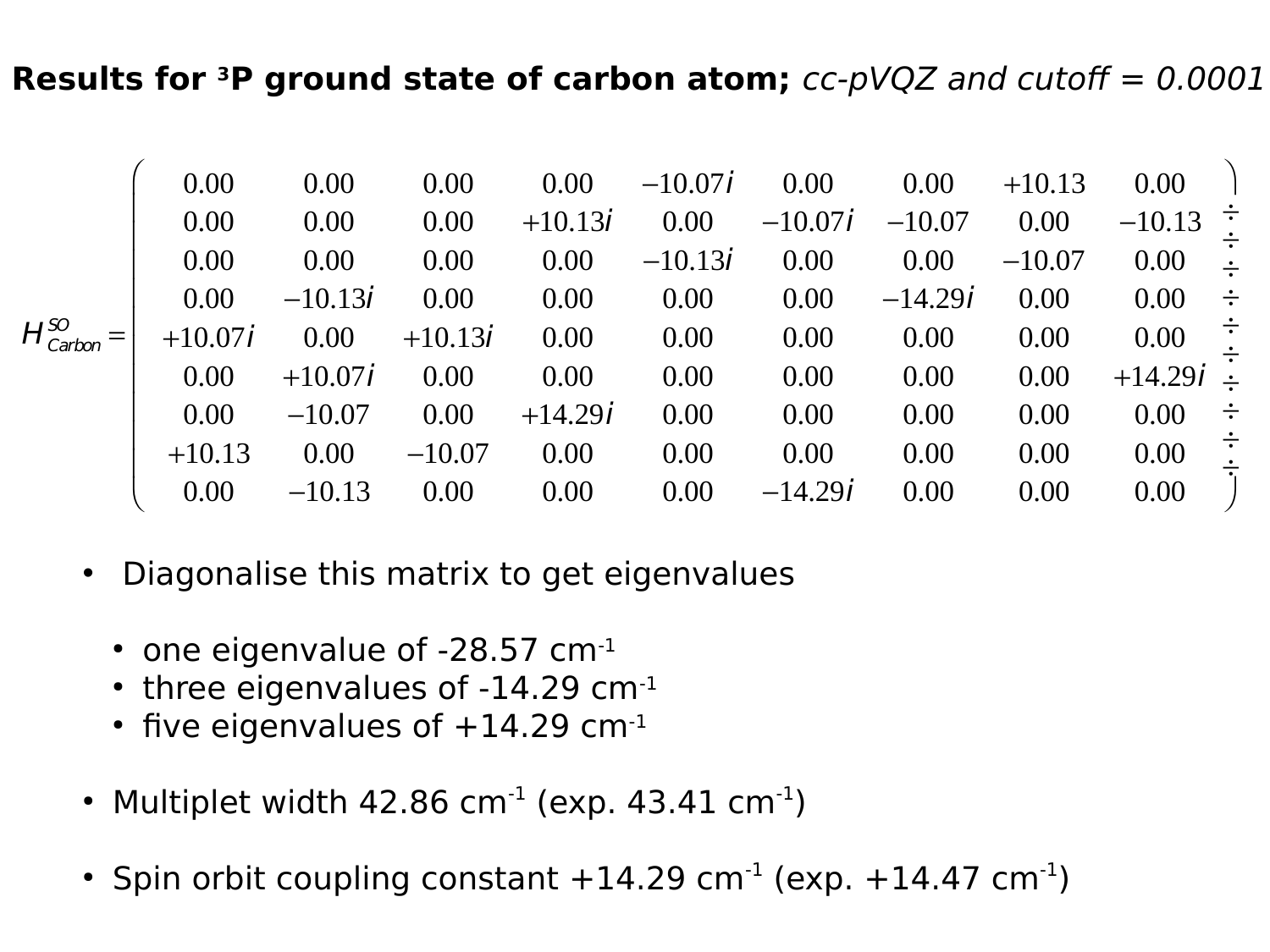| <b>Species</b>   | $\Delta_{\rm SO}$ (MCCI) | $\Delta_{\rm SO}$ (exp.) | $\zeta$ (MCCI) | $\zeta$ (exp.) | $\zeta$ (MRCI) |
|------------------|--------------------------|--------------------------|----------------|----------------|----------------|
| B                | 14.12                    | 15.29                    | $+9.41$        | $+10.19$       | $+9.75$        |
| $\mathsf{C}$     | 42.86                    | 43.41                    | $+14.29$       | $+14.47$       | $+12.96$       |
| $\overline{O}$   | 206.12                   | 226.98                   | $-68.71$       | $-75.66$       | $-76.07$       |
| F                | 403.51                   | 404.14                   | $-269.01$      | $-269.39$      | $-262.17$      |
| Si               | 192.94                   | 223.16                   | $+64.31$       | $+74.39$       | $+60.84$       |
| S                | 517.37                   | 573.64                   | $-172.46$      | $-191.21$      | $-170.33$      |
| CI               | 829.93                   | 882.34                   | $-553.28$      | $-588.23$      | $-529.89$      |
| <b>OH</b>        | 124.78                   | 139.21                   | $-124.78$      | $-139.21$      | $-124.71$      |
| $\mathsf{C}_{2}$ | 25.40                    | 15.25                    | $-25.40$       | $-15.25$       | $-27.68$       |
| <b>CN</b>        | 47.09                    | 52.64                    | $-47.09$       | $-52.64$       | $-51.64$       |
| <b>NO</b>        | 110.30                   | 123.16                   | $+110.30$      | $+123.16$      | N/A            |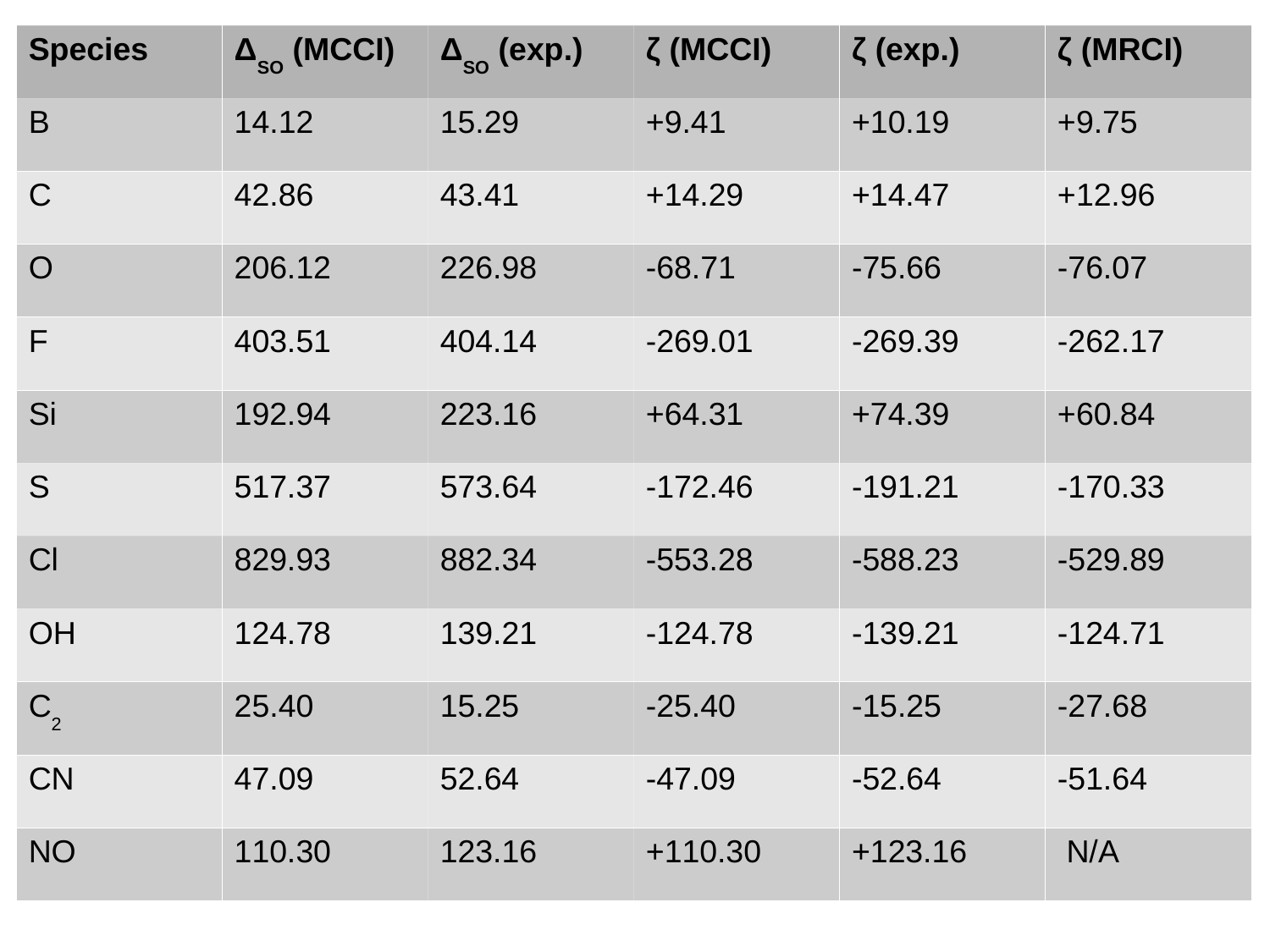| <b>Species</b> | <b>Basis Set</b> | <b>Cutoff</b> | <b>Num SDs</b> | <b>FCI SDS</b>       | <b>Fraction</b>     |
|----------------|------------------|---------------|----------------|----------------------|---------------------|
| B              | cc-pVQZ          | 0.0005        | 1170           | $3.9 \times 10^{7}$  | $3 \times 10^{-5}$  |
| $\mathsf{C}$   | cc-pVQZ          | 0.0001        | 5372           | $5.1 \times 10^{8}$  | $1 \times 10^{-5}$  |
| $\overline{O}$ | cc-pVQZ          | 0.0001        | 11,053         | $9.1 \times 10^{10}$ | $1 \times 10^{-7}$  |
| F              | cc-pVQZ          | 0.0005        | 3126           | $1.2 \times 10^{12}$ | $3 \times 10^{-9}$  |
| Si             | cc-pVDZ          | 0.0001        | 1922           | $8.1 \times 10^{8}$  | $2 \times 10^{-6}$  |
| S              | cc-pVDZ          | 0.0001        | 3119           | $1.5 \times 10^{9}$  | $2 \times 10^{-6}$  |
| Cl             | cc-pVQZ          | 0.0005        | 5247           | $2.8 \times 10^{19}$ | $2 \times 10^{-16}$ |
| <b>OH</b>      | cc-pVDZ          | 0.0001        | 11,156         | $4.5 \times 10^{7}$  | $2 \times 10^{-4}$  |
| $C_{2}$        | cc-pVDZ          | 0.0001        | 42,845         | $1.2 \times 10^{11}$ | $4 \times 10^{-7}$  |
| <b>CN</b>      | cc-pVDZ          | 0.0001        | 60,775         | $4.5 \times 10^{11}$ | $1 \times 10^{-7}$  |
| <b>NO</b>      | cc-pVDZ          | 0.0001        | 61,311         | $3.7 \times 10^{12}$ | $2 \times 10^{-8}$  |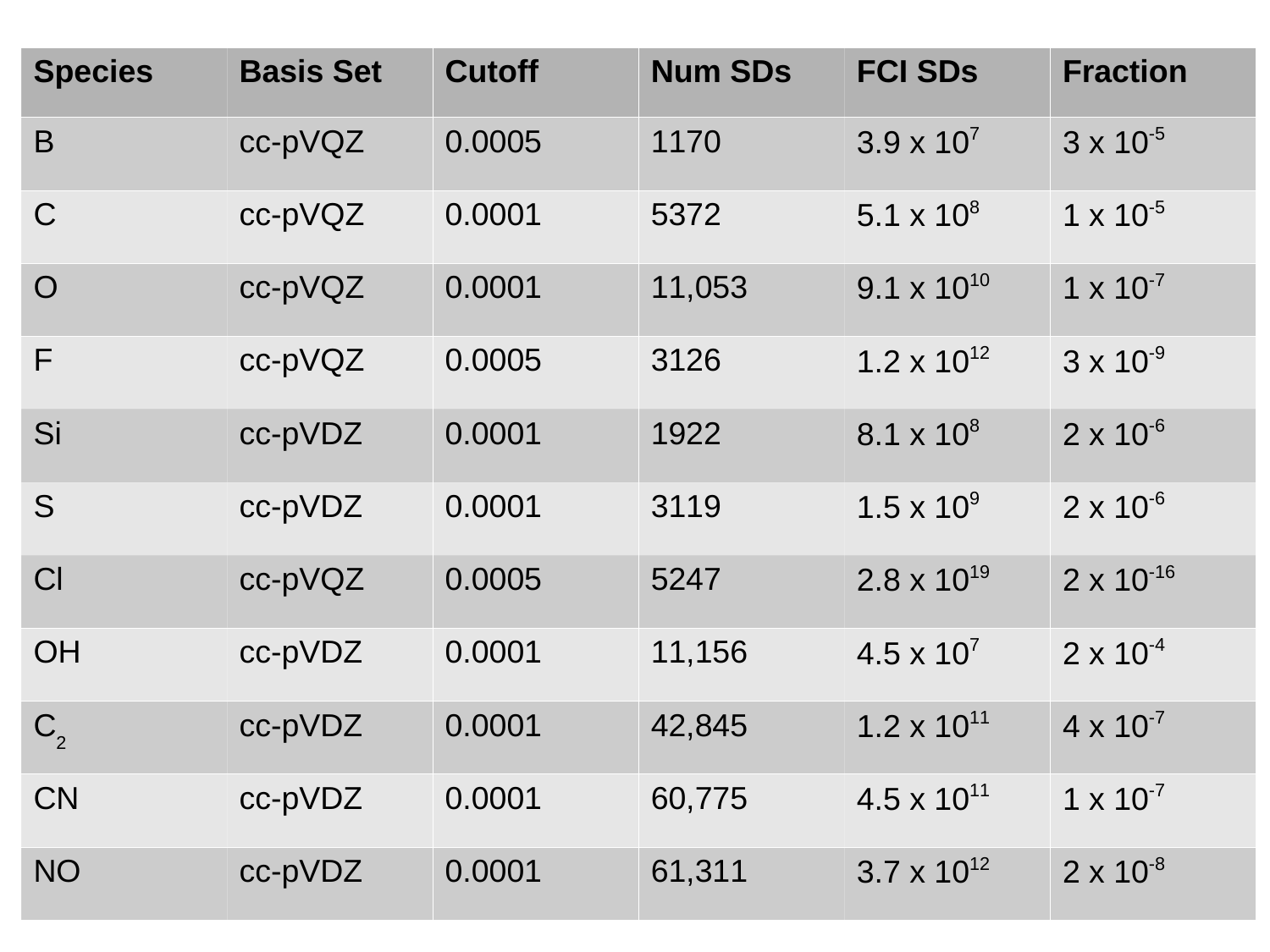### **Conclusions, Future Work**

- Proof of concept established.
- Apply MCCI to singlet-triplet interactions
	- Preliminary calculations on  $O<sub>2</sub>$  molecule.
	- Interaction between  $X^3\Sigma_g^-$  and  $b^1\Sigma_g^+$ shows spin orbit matrix element  $160 \text{ cm}^{-1}$  cf. 177 cm<sup>-1</sup> from multiconfig. response theory results.
- Demonstrate generality of technique to a range of problems
- Apply MCCI to larger molecules